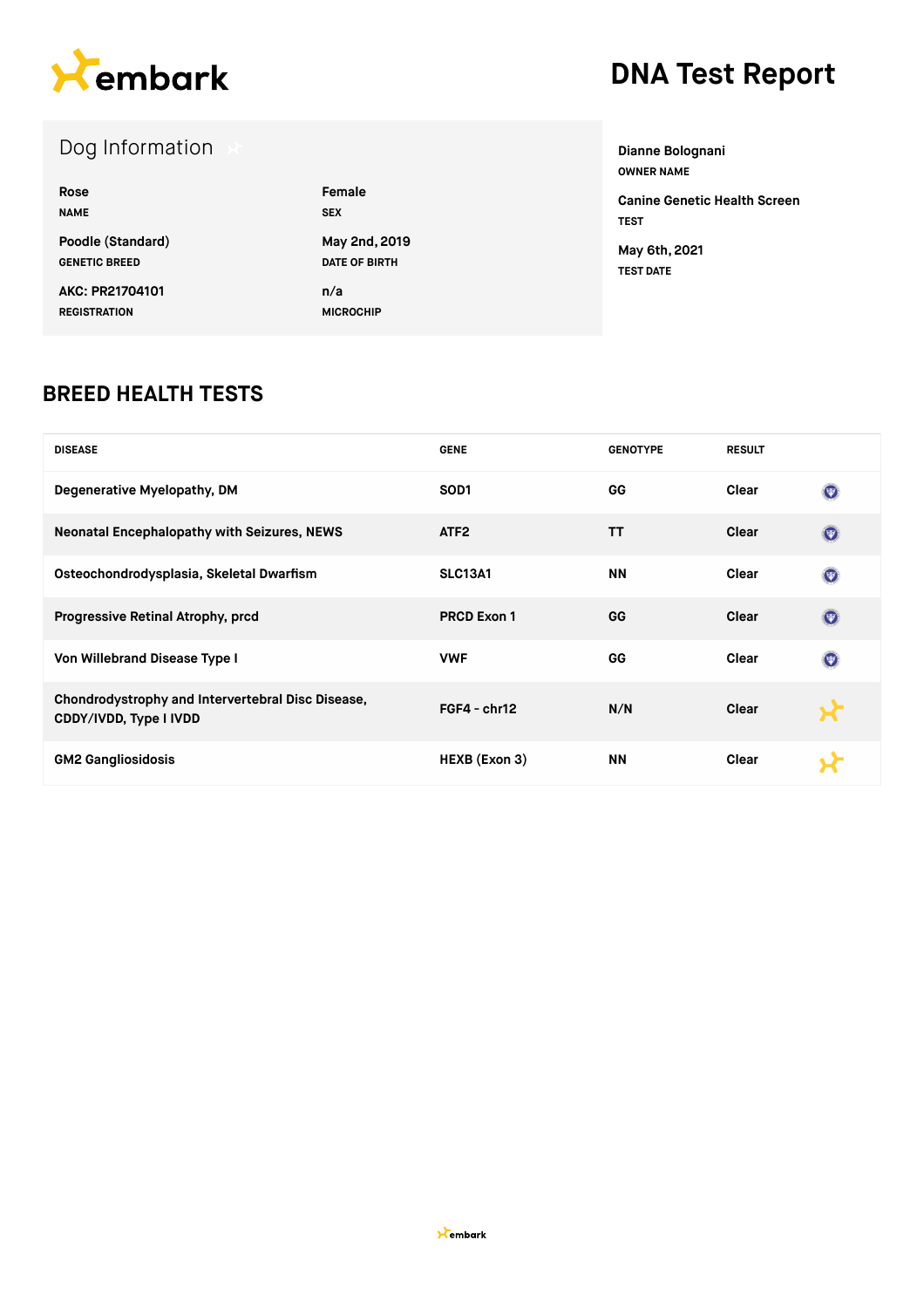

Dog Information

**Rose NAME**

#### **INBREEDING AND DIVERSITY**

| <b>Genetic Diversity</b> | <b>RESULT</b>                 |
|--------------------------|-------------------------------|
| Inbreeding               | 19%                           |
| <b>Immune Response 1</b> | <b>No</b><br><b>Diversity</b> |
| <b>Immune Response 2</b> | No<br><b>Diversity</b>        |

**X**embark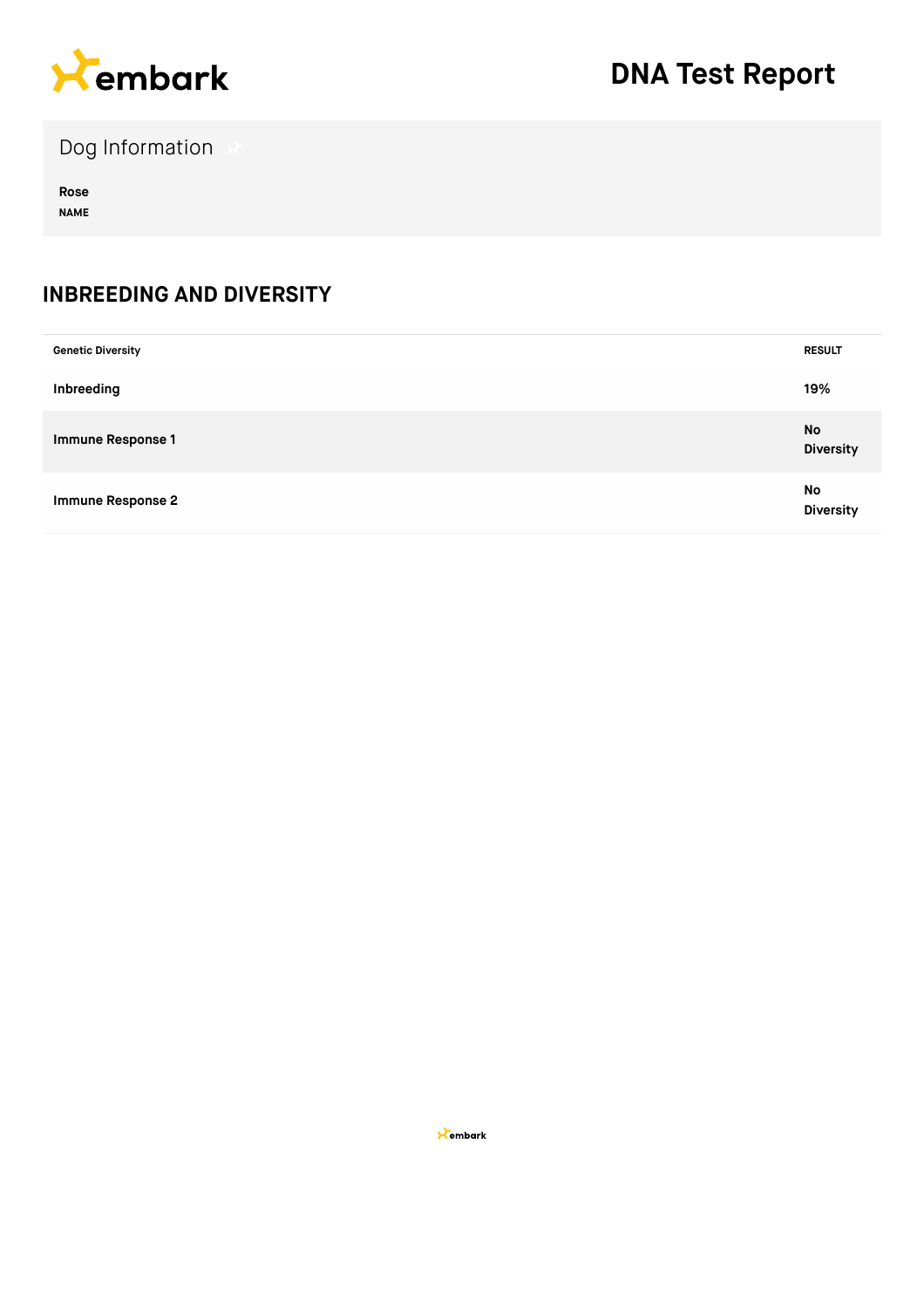

# **DNA Test Report**

Dog Information

**Rose NAME**

### **TRAIT TESTS (1/2)**

| <b>Base Coat Color</b>                                      |                                               | <b>RESULT</b>                       |
|-------------------------------------------------------------|-----------------------------------------------|-------------------------------------|
| Dark or Light Fur<br>E (Extension) Locus                    | Light colored fur (cream to red)<br>ee        |                                     |
| Dark brown pigment<br>Cocoa                                 | No impact on skin color                       | <b>NN</b>                           |
| Red Pigment Intensity LINKAGE<br>I (Intensity) Loci         | Any pigmented fur likely yellow or tan        | Intermediate<br>Red<br>Pigmentation |
| <b>Brown or Black Pigment</b><br><b>B</b> (Brown) Locus     | Likely black colored nose/feet                | <b>BB</b>                           |
| <b>Color Dilution</b><br>D (Dilute) Locus                   | Dark (non-dilute) skin                        | <b>DD</b>                           |
|                                                             |                                               |                                     |
| <b>Coat Color Modifiers</b>                                 |                                               | <b>RESULT</b>                       |
| <b>Hidden Patterning</b><br><b>K (Dominant Black) Locus</b> | No impact on coat color                       | <b>K<sub>B</sub>K<sub>B</sub></b>   |
| <b>Body Pattern</b><br>A (Agouti) Locus                     | No impact on coat pattern                     | a <sup>t</sup> a                    |
| <b>Facial Fur Pattern</b><br>E (Extension) Locus            | No dark fur anywhere                          | ee                                  |
| Saddle Tan                                                  | No impact on coat pattern                     | <b>NN</b>                           |
| <b>White Spotting</b><br>S (White Spotting) Locus           | Likely to have little to no white in coat     | SS                                  |
| <b>Roan LINKAGE</b><br>R (Roan) Locus                       | Likely no impact on coat pattern              | rr                                  |
| Merle                                                       | Machine and an annual antico<br>$\sim$ $\sim$ | $-$                                 |

Kembark